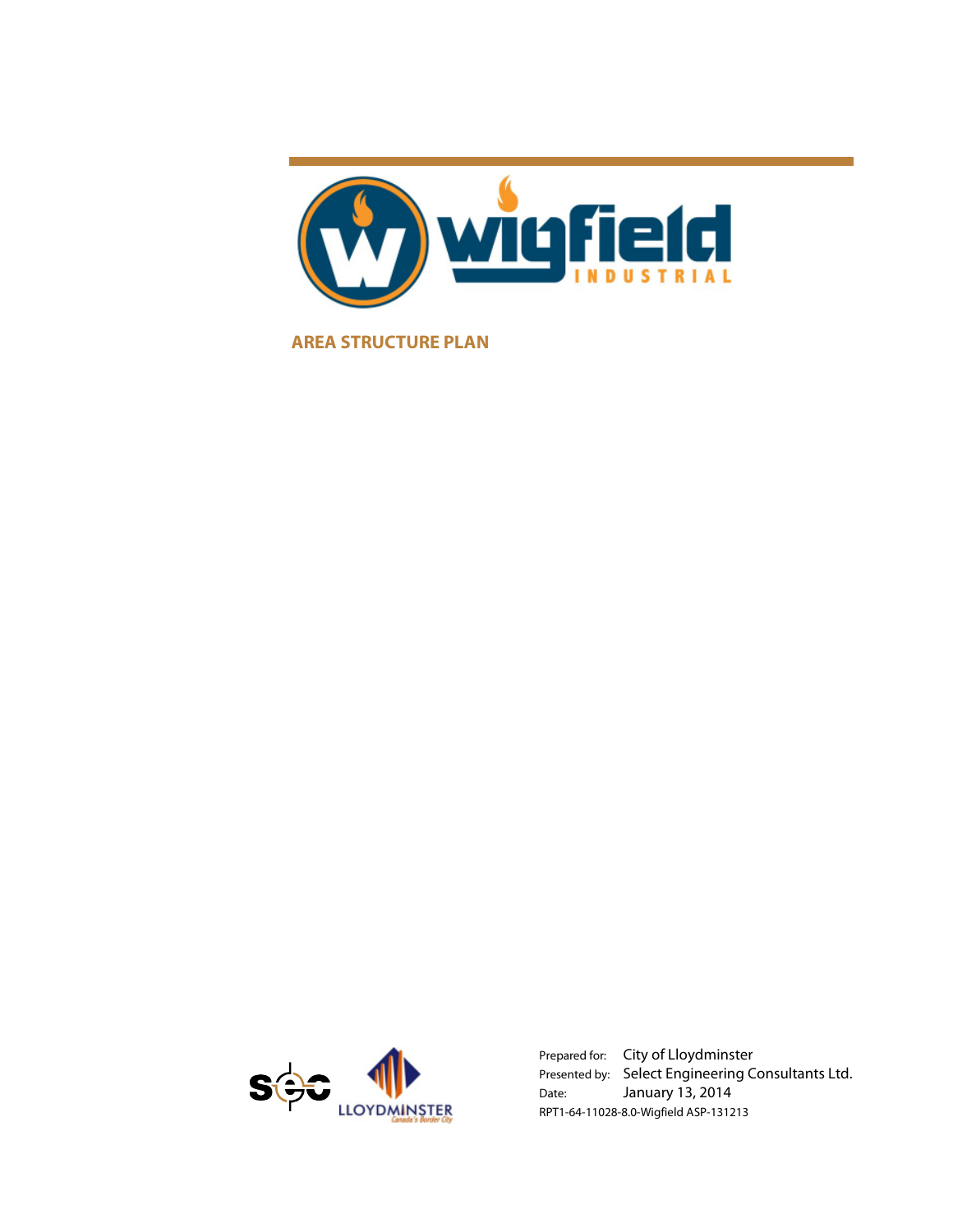#### **Disclaimer**

The attached Report has been prepared by Select Engineering Consultants Ltd. on behalf of the Client in accordance with the agreement between Select Engineering Consultants Ltd. and Client for the services described in the Report (the "Agreement"), and is subject to the budgetary, time and other constraints and limitations set forth in the Agreement.

The information and data contained in the Report, including without limitation the results of any inspections, sampling, testing and analyses and any conclusions or recommendations of Select Engineering Consultants Ltd. (the "Information"), represent Select Engineering Consultants Ltd.'s professional judgment in light of the knowledge and information available to it at the time of preparation of the Report. Select Engineering Consultants Ltd. has not updated the Report since the date that the Report was prepared. Further, Select Engineering Consultants Ltd. has relied upon the accuracy of the information provided to Select Engineering Consultants Ltd. by Client in order to prepare the Report and Select Engineering Consultants Ltd. has not independently verified the accuracy of such information, nor was it required to do so. Thus, Select Engineering Consultants Ltd. shall not be responsible for any events or circumstances that may have occurred since the date on which the Report was prepared which may affect the information contained therein, or for any inaccuracies contained in information that was provided to Select Engineering Consultants Ltd. by Client.

Select Engineering Consultants Ltd. makes no guarantees or warranties whatsoever, whether express or implied, with respect to the Report, the Information or any part thereof and Select Engineering Consultants Ltd. shall not, by the act of preparing or issuing the Report and the Information, be deemed to have represented that the Report or the Information is accurate, exhaustive, complete or applicable to any specific use.

Except as required by law, the Report and the Information are to be treated as confidential and, unless otherwise agreed to by Select Engineering Consultants Ltd. and Client, may be used and relied upon only by Client and its officers and employees, subject to the foregoing limitations. Select Engineering Consultants Ltd. accepts no responsibility, and denies any liability whatsoever, to parties other than Client who may obtain access to the Report or the Information for any injury, loss or damage suffered by such parties arising from their use of, reliance upon, or decisions or actions based on the Report or any of the Information unless those parties, prior to using or relying on the Report or the Information, have obtained the express written consent of Select Engineering Consultants Ltd. and Client to use and rely on the Report and the Information, and signed an Authorized User Agreement in a form provided or agreed to by Select Engineering Consultants Ltd.

This Disclaimer is attached to and forms part of the Report.

#### **© 2013 SELECT ENGINEERING CONSULTANTS LIMITED. ALL RIGHTS RESERVED**

**THIS DOCUMENT IS PROTECTED BY COPYRIGHT LAW AND MAY NOT BE REPRODUCED IN ANY MANNER, OR FOR ANY PURPOSE, EXCEPT BY WRITTEN PERMISSION OF SELECT ENGINEERING CONSULTANTS LIMITED.** 

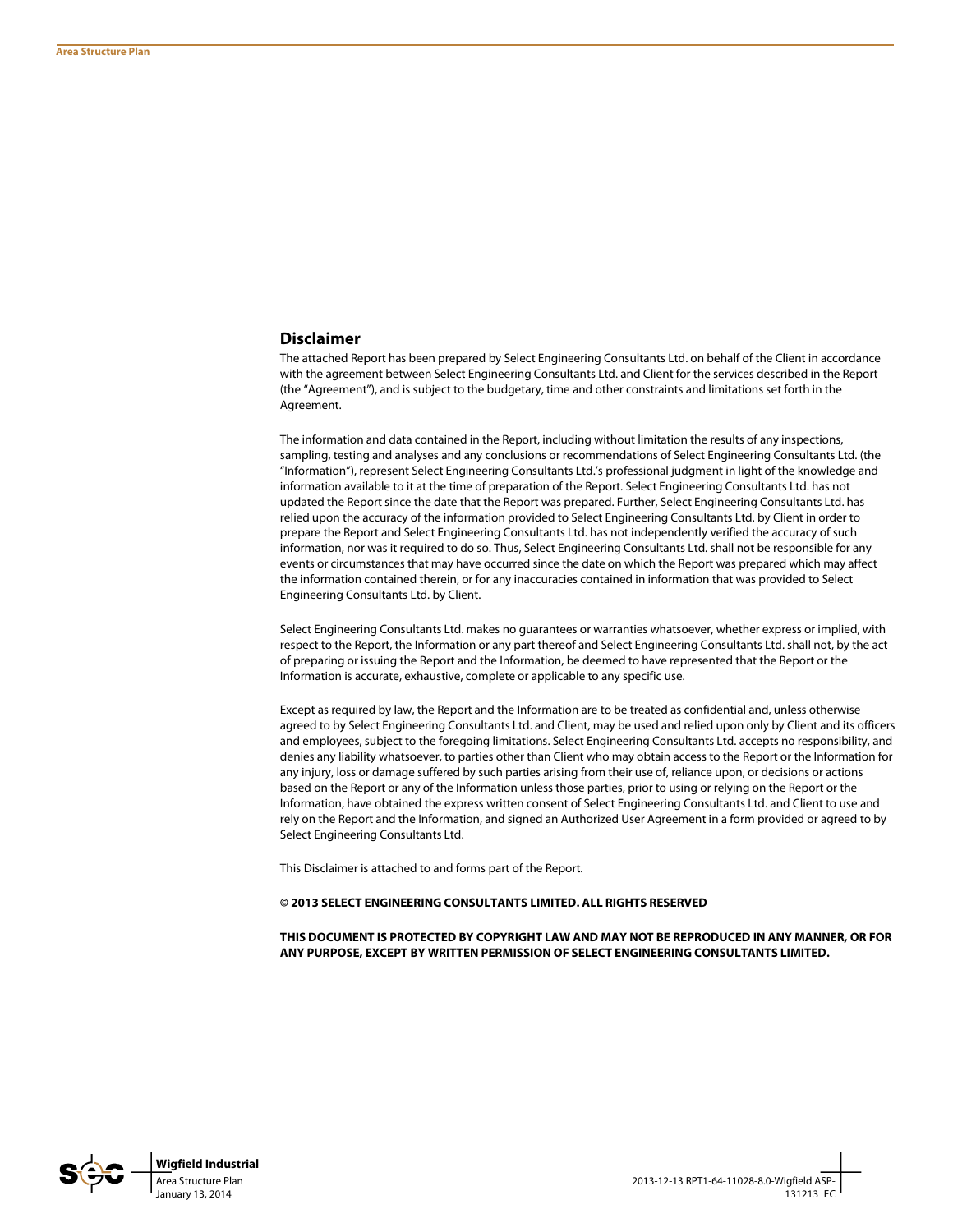# **Table of Contents**

|     | <b>Table of Contents</b> |       | <u> 1980 - Jan Barnett, fransk politiker (d. 1980)</u> |                         |  |  |
|-----|--------------------------|-------|--------------------------------------------------------|-------------------------|--|--|
| 1.0 |                          |       |                                                        |                         |  |  |
|     | 1.1                      |       |                                                        |                         |  |  |
|     | 1.2                      |       |                                                        |                         |  |  |
|     | 1.3                      |       |                                                        |                         |  |  |
|     | 1.4                      |       |                                                        |                         |  |  |
|     | 1.5                      |       |                                                        |                         |  |  |
| 2.0 |                          |       |                                                        |                         |  |  |
|     | 2.1                      |       |                                                        |                         |  |  |
|     | 2.2                      |       |                                                        |                         |  |  |
|     |                          | 2.2.1 | <b>Larsen Grove</b>                                    | 3                       |  |  |
|     |                          | 2.2.2 | <b>Colonial Park</b>                                   | 3                       |  |  |
|     | 2.3                      | 2.2.3 | <b>Rural Municipality of Wilton No. 472</b>            | 4                       |  |  |
| 3.0 |                          |       |                                                        |                         |  |  |
|     | 3.1                      |       |                                                        |                         |  |  |
|     | 3.2                      |       |                                                        |                         |  |  |
|     | 3.3                      |       |                                                        |                         |  |  |
|     | 3.4                      |       |                                                        |                         |  |  |
|     | 3.5                      |       |                                                        |                         |  |  |
| 4.0 |                          |       |                                                        |                         |  |  |
|     | 4.1                      |       |                                                        |                         |  |  |
|     |                          | 4.1.1 | <b>Water Distribution</b>                              | $\overline{\mathbf{z}}$ |  |  |
|     |                          | 4.1.2 | <b>Sanitary Sewer Collection</b>                       | 7                       |  |  |
|     |                          | 4.1.3 | <b>Stormwater Management</b>                           | 8                       |  |  |
|     | 4.2                      |       |                                                        |                         |  |  |
|     | 4.3                      |       |                                                        |                         |  |  |
| 5.0 |                          |       |                                                        | 9                       |  |  |

#### **List of Tables**

|--|

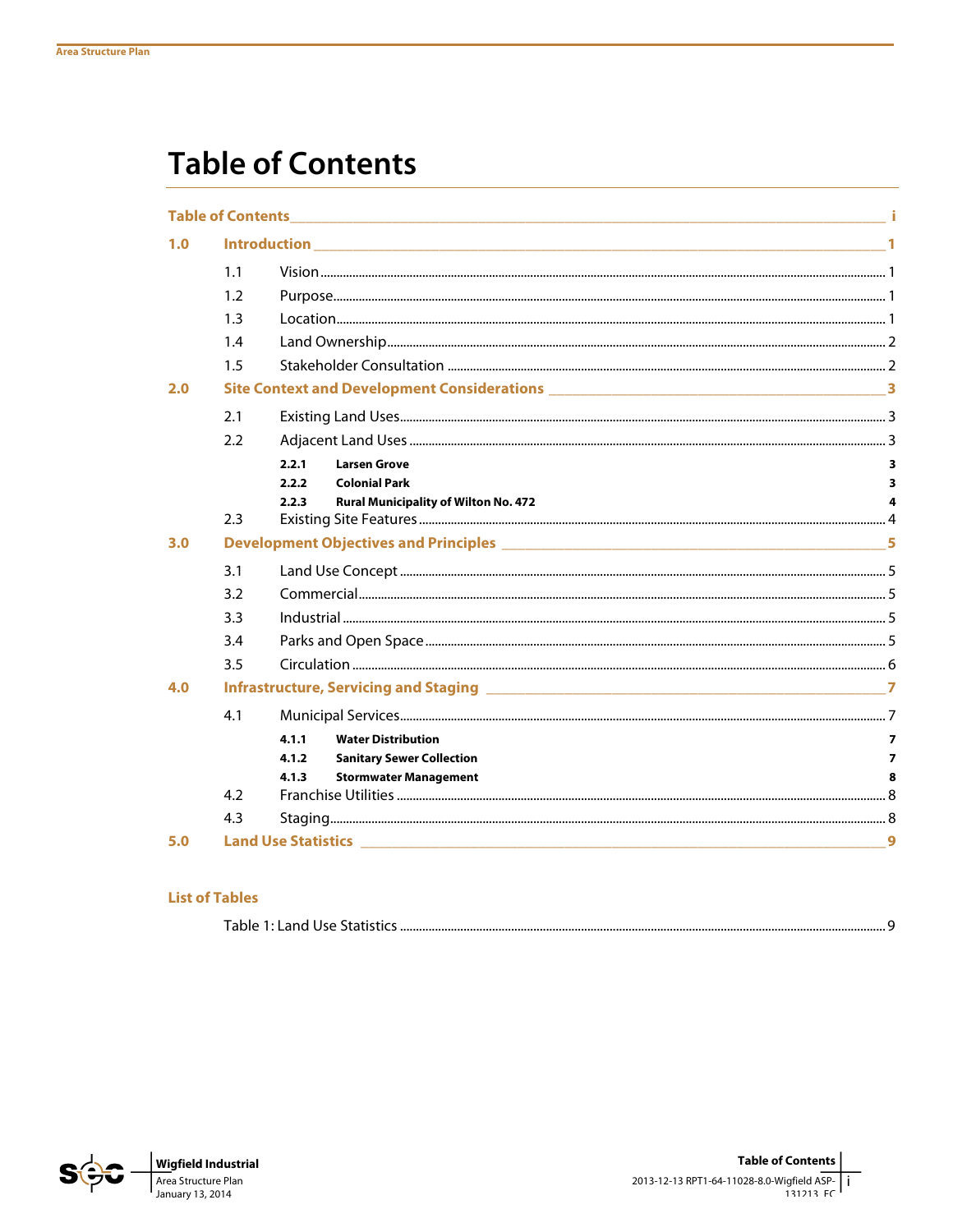#### **List of Appendices**

Appendix A: Area Structure Plan Figures ............................................................................................................................. 10

Figure 1: Location Figure 2: Land Use Concept Figure 3: Servicing Concept Figure 4: Staging Concept

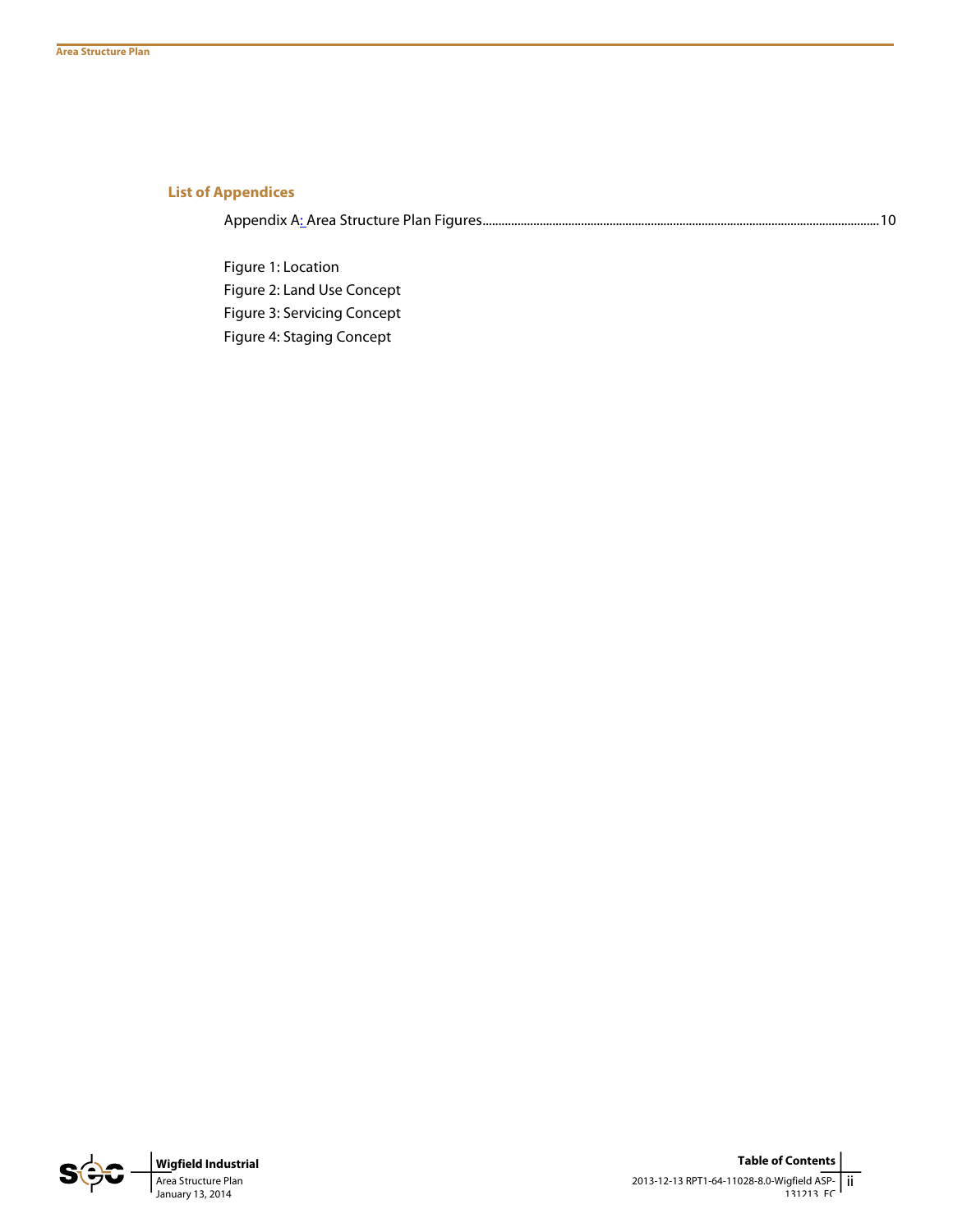## **1.0 Introduction**

### 1.1 Vision

Wigfield Industrial provides new business and employment opportunities in the City of Lloydminster. The designation of this area for industrial land use will ensure a supply of serviced and accessible industrial lots in the future.

### 1.2 Purpose

This Area Structure Plan (ASP) provides a statutory planning framework to guide the review and approval of development applications within Wigfield Industrial. It conceptually identifies land uses, the location of transportation routes, alignments for public utilities and servicing and the anticipated sequence of development. The ASP is consistent with relevant City policy direction.

The interface between development within Wigfield Industrial and existing and proposed developments for the surrounding areas are addressed by the Plan.

This ASP provides the basis for the submission of more detailed Outline Plans, which are required by the City of Lloydminster prior to zoning, subdivision and development approvals.

## 1.3 Location

Wigfield Industrial is located at the eastern limit of the City of Lloydminster, in Saskatchewan, adjacent to the Rural Municipality of Wilton No. 472 (See Figure 1). The ASP area consists of approximately 123 ha (305 ac) of land and is bounded by:

- ₩. 40 Avenue, and the Larson Grove and Colonial Park neighbourhoods, to the west;
- ₩. the Canadian Pacific Railway Right-of-Way (which also forms the City Boundary) to the east;
- 89 the City Boundary to the south; and
- **11** 44 Street (Highway 16) to the north.

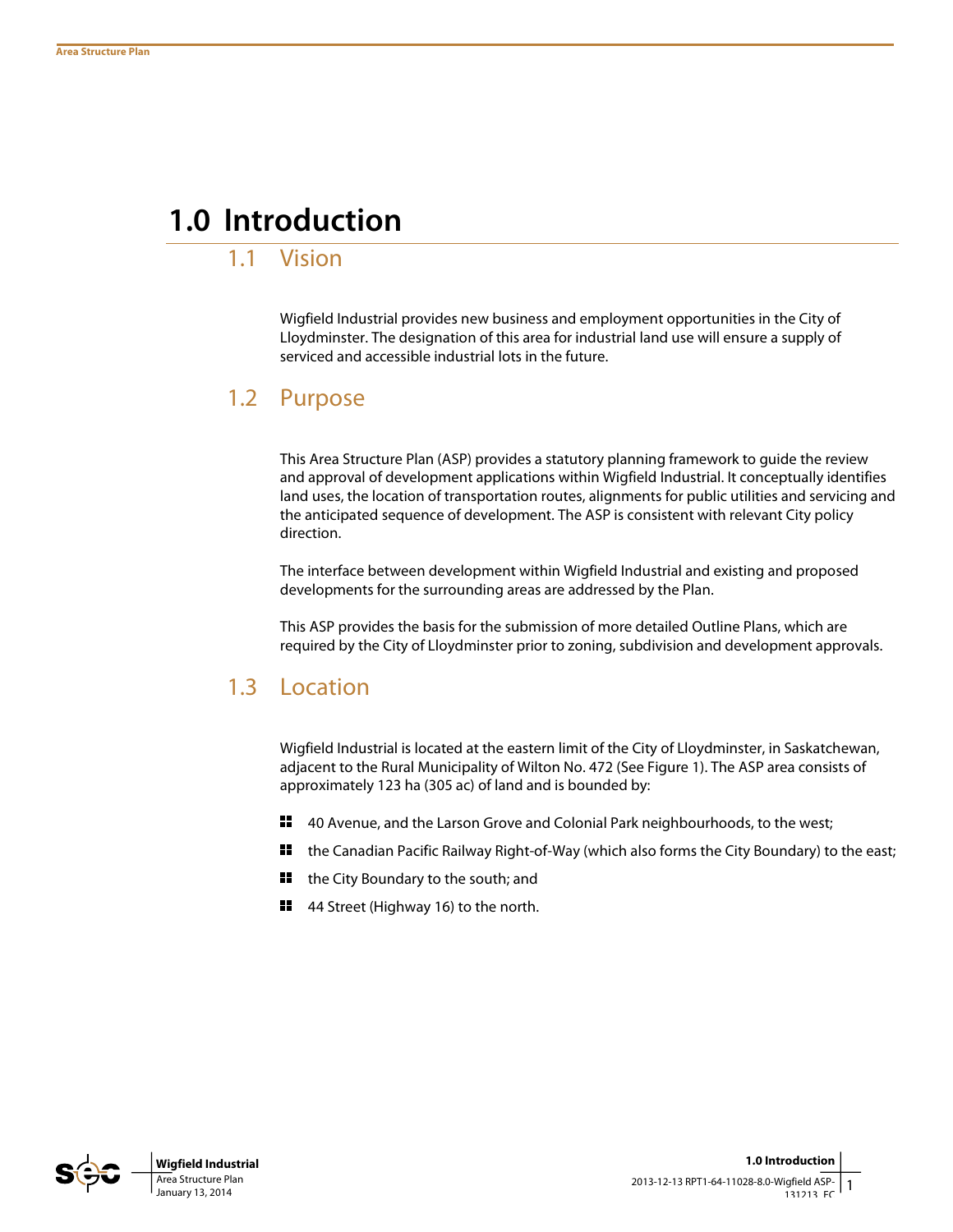## 1.4 Land Ownership

Wigfield Industrial is held under multiple Certificates of Title. The majority of the northern area, approximately 44 ha (109 ac), is owned by the City of Lloydminster. In the northeast corner of the area, approximately 4 ha (10 ac) is owned by the Province of Saskatchewan. A small, 0.3 ha (0.7 ac), portion of the CP Rail Right-of-Way is within the northeast portion of Wigfield Industrial. The southern portion of Wigfield Industrial, approximately 75 ha (185 ac), is owned by Little Pine Business Developments Inc.

In the northern portion of Wigfield Industrial, a number of easements (Plans 90B 12739 and 92B 07259) are registered to accommodate existing water and sanitary sewer services. In the southern portion, there are two registered easements in the northeast and southwest corners (Plans 86B 04085 and 87B 11330, respectively).

## 1.5 Stakeholder Consultation

As part of the preparation of the Wigfield ASP, a Stakeholder Consultation and Public Information process has been implemented.

A public meeting was held on October 12, 2013, to inform the public of the preparation of the ASP to provide opportunity for community involvement and feedback.

Notification of the public meeting was advertised in the "Meridian Booster" and "The Source" newspapers. The advertisement ran for two consecutive weeks prior to the meeting date, inviting any and all interested residents of Lloydminster to attend. Public agencies were also individually notified of the public meeting and the opportunity to provide feedback.

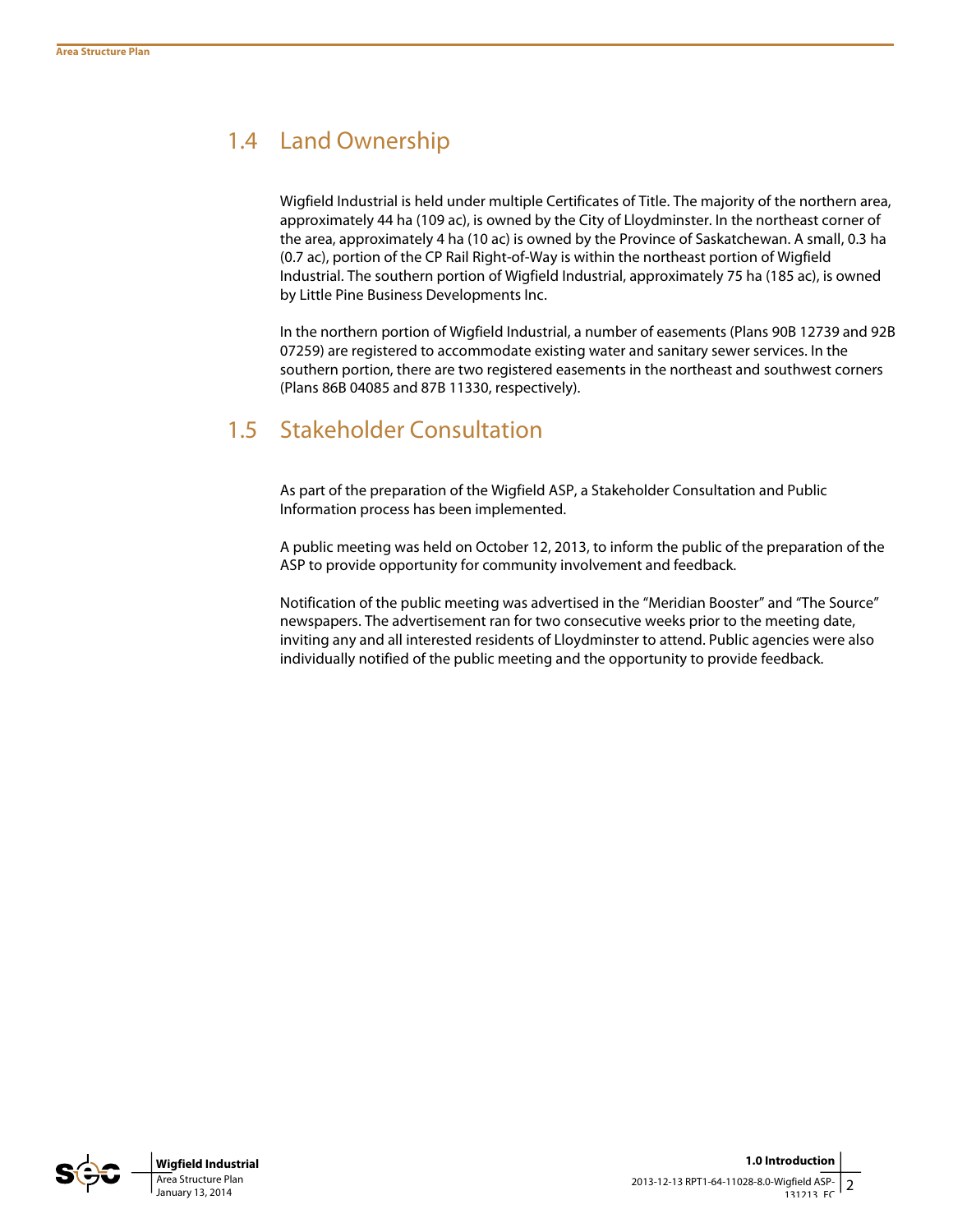# **2.0 Site Context and Development Considerations**

## 2.1 Existing Land Uses

At the time of this ASP preparation, the majority of lands within the southern portion of Wigfield Industrial are undeveloped and used for agricultural purposes. Portions of the area, north of the 41 Street alignment, are developed with a variety of commercial and light industrial uses.

In the northeast portion of Wigfield Industrial approximately 4.0 ha (10.0 ac) of land, within the City of Lloydminster's ownership, is leased for a radio tower installation. This lease expires on August 31, 2021, at which time the site will be available for industrial development. This lease area is accessed by a gravel road from 40 Avenue which aligns generally with 36 Street to the west of the area.

An abandoned gas well is located within the 40 Avenue Right-of-Way at the southwest corner of Wigfield Industrial. This is a former sweet gas well which has been reclaimed and no setbacks are required for development within the area.

Three residences are located in the southwest portion of Wigfield Industrial, within the Little Pine Business Development Ltd. land ownership.

## 2.2 Adjacent Land Uses

#### **2.2.1 Larsen Grove**

The Larsen Grove neighbourhood is located west of 40 Avenue and north of 36 Street, to the west of Wigfield Industrial. Larsen Grove is planned to include Low and Medium Density residential and commercial land uses.

### **2.2.2 Colonial Park**

The Colonial Park neighbourhood is located west of 40 Avenue and south of 36 Street, to the west of Wigfield Industrial. Colonial Park is planned primarily as a Low Density Residential community which will also include institutional uses and an extensive pedestrian linkage which extends north into Larsen Grove.

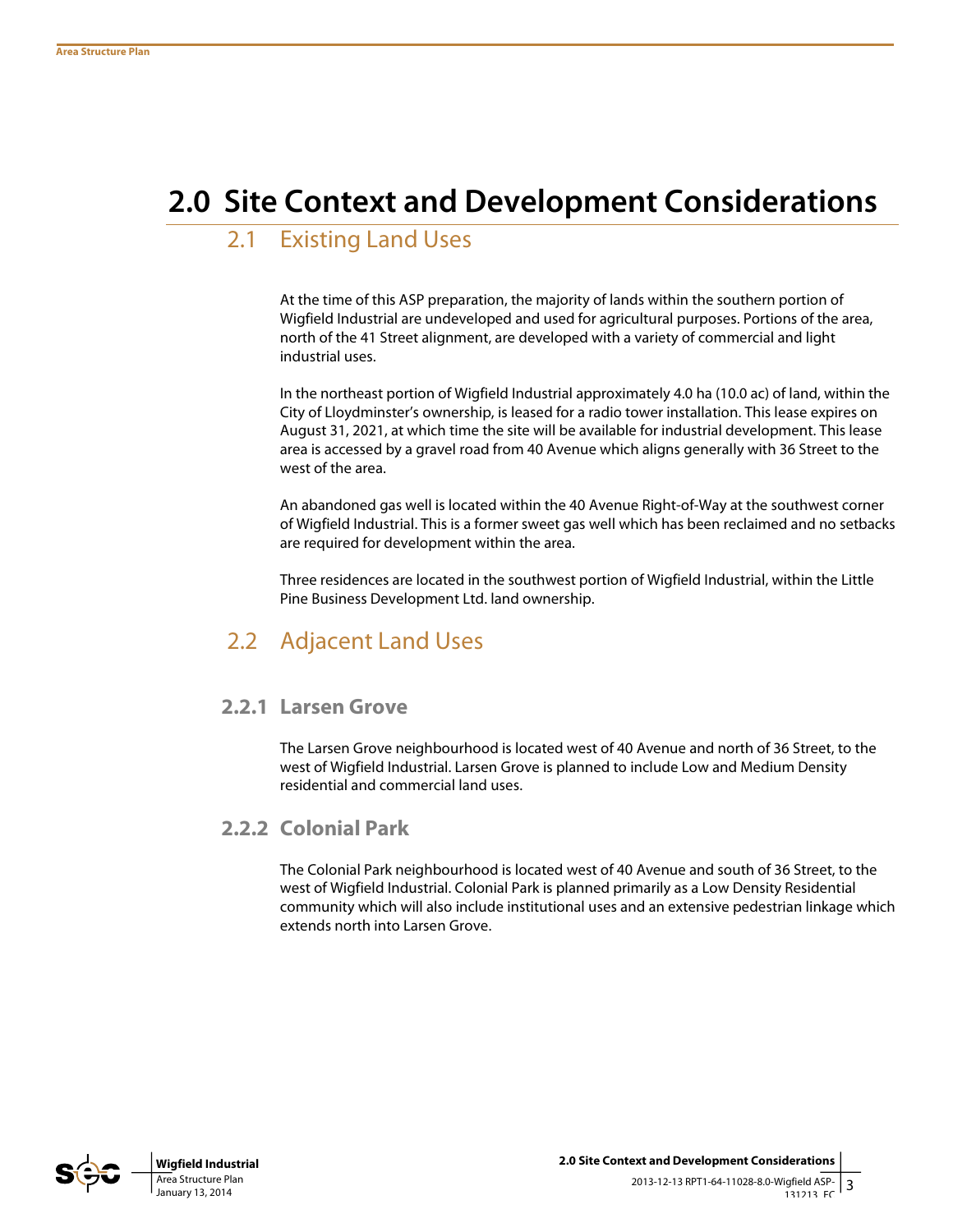### **2.2.3 Rural Municipality of Wilton No. 472**

The Rural Municipality of Wilton No. 472 lies east and south of Wigfield Industrial and the City Boundary.

Agricultural land uses occupy the lands east of Wigfield Industrial (east of the CP Rail Right-of-Way), which are owned by Husky Oil Operations Ltd. and a Husky Oil Upgrader site is located further to the east.

Lands south of Wigfield Industrial are occupied by more intensive agriculture operations, including a feedlot, grain handling and residences.

## 2.3 Existing Site Features

The majority of Wigfield Industrial is cleared with some dispersed tree stands and low-lying areas. In the northern portion, a stormwater drainage channel parallels the west and north boundary of Wigfield Industrial (beginning at 36 Street). This channel drains to an existing stormwater management facility located at the northeast corner of the area.

The lands within the northern portion of Wigfield Industrial slope gradually to the northeast. Central to the southern portion of the area, an east–west trending ridge exists. South of this ridge feature, the southern portion of Wigfield Industrial slopes gradually to the southeast.

The area is relatively flat and the elevation varies about 7 m across the site. A ridge of higher ground exists in the south central Plan area with a maximum elevation of approximately 645 m.

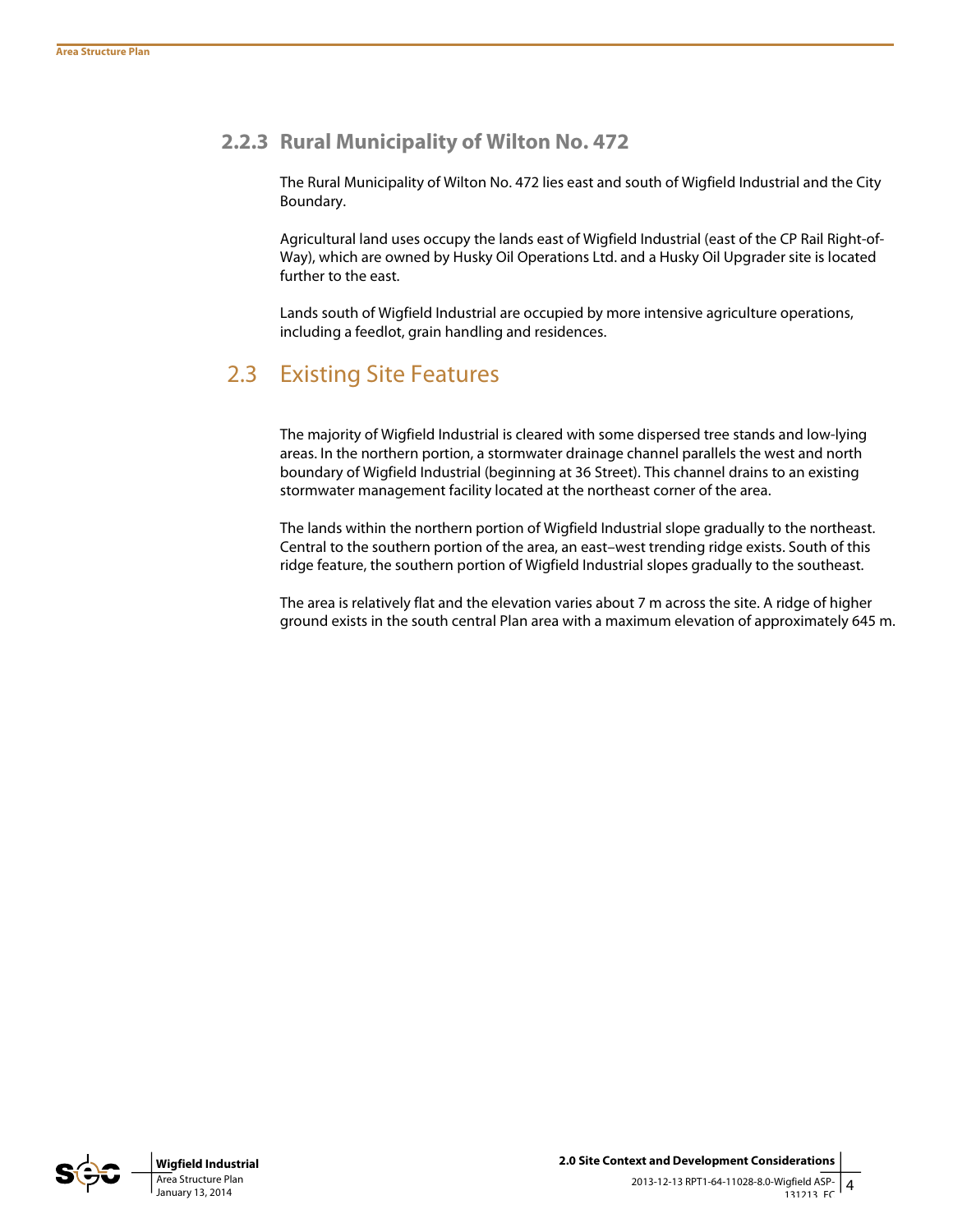# **3.0 Development Objectives and Principles**

## 3.1 Land Use Concept

The Land Use Concept for Wigfield Industrial forms an extension of the existing industrial and commercial uses north of 41 Street (See Figure 2). Clustering industrial uses throughout the ASP area creates potential to establish synergies between proximate industrial users. This could result in efficiencies between industrial activities and reduce the burden placed on the natural environment. Wigfield Industrial is buffered from residential development to the west by 40 Avenue, providing an adequate separation distance between industrial and non-industrial uses.

Further definition of future land uses and lot sizing will be provided through the preparation of Outline Plans to support future zoning, subdivision and development within Wigfield Industrial.

## 3.2 Commercial

The northwest portion of Wigfield Industrial, north of 41 Street, will be developed for commercial uses.

### 3.3 Industrial

Undeveloped lands within Wigfield Industrial south of the 41 Street alignment are primarily designated for light industrial land use to support the provision of an adequate supply of industrial land for the City. A variety of business and light industrial uses are envisioned for this portion of the area.

The developed area in the northeast portion of Wigfield Industrial, in proximity to 41 Street and 37 Avenue, accommodates existing industrial land uses.

## 3.4 Parks and Open Space

No park space is provided within Wigfield Industrial as Municipal Reserve (MR). Land above the High Water Level within stormwater management facilities will be credited as Municipal Reserve (MR). Final amounts of cash-in-lieu required for MR will be established at the subdivision stage.

While no active recreation spaces are planned within Wigfield Industrial, open space is provided by the existing stormwater drainage channel and stormwater management facility in the northern portion of the area as well as an additional stormwater management facility to be located in the southeast corner of the area. These spaces will provide passive recreation opportunities for users of the industrial park.

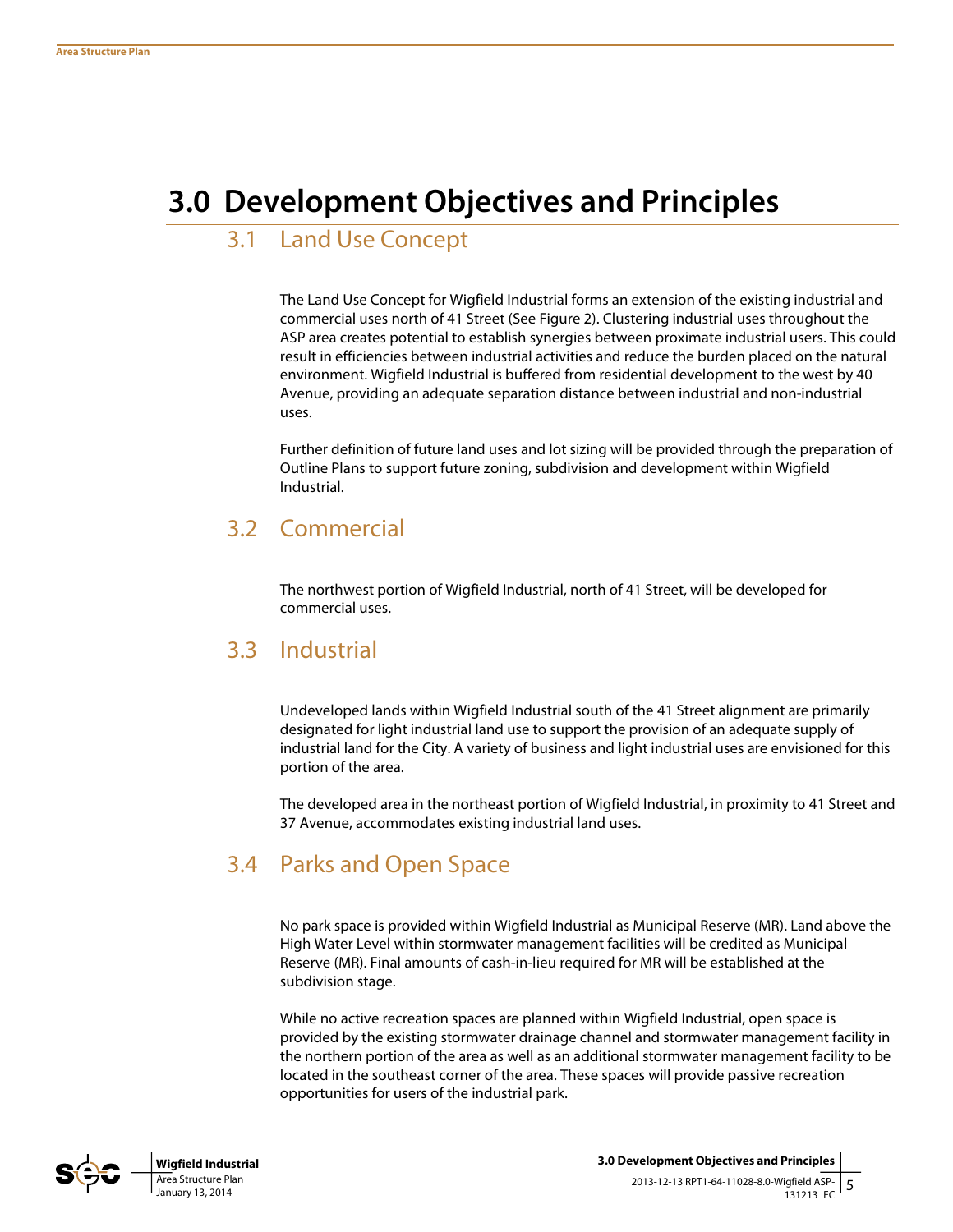## 3.5 Circulation

Strong local, regional, inter-provincial and national access to Wigfield Industrial, supporting industrial and commercial uses, is provided by the 40 Avenue arterial roadway connections to Highway 16 and Highway 17 (via 36 Street). Potential for rail access from the CP Rail Right-of-Way along the east boundary of the area also exists.

Depending on the land uses and lot sizes proposed through subsequent Outline Plans, widening and noise attenuation for 40 Avenue may be required. Access locations and design requirements will also depend on the intensity of land uses within Wigfield Industrial. No individual lot access will be provided to 40 Avenue. Rather, all future lots will be accessed via the future internal roadway network.

Local roadways within Wigfield Industrial are anticipated to be developed to a rural standard with a 30.0m cross section. All roadways will be designed to comply with the City of Lloydminster Municipal Development Standards.

A Transportation Impact Assessment (TIA) may be required to accompany an Outline Plan submission to provide additional detail regarding the provision of adequate access and circulation to facilitate development within Wigfield Industrial. Additional roadway access from 40 Avenue may be provided to serve the southern portion of the ASP area and roadway connections between the northern and southern portions of the ASP area may be warranted.

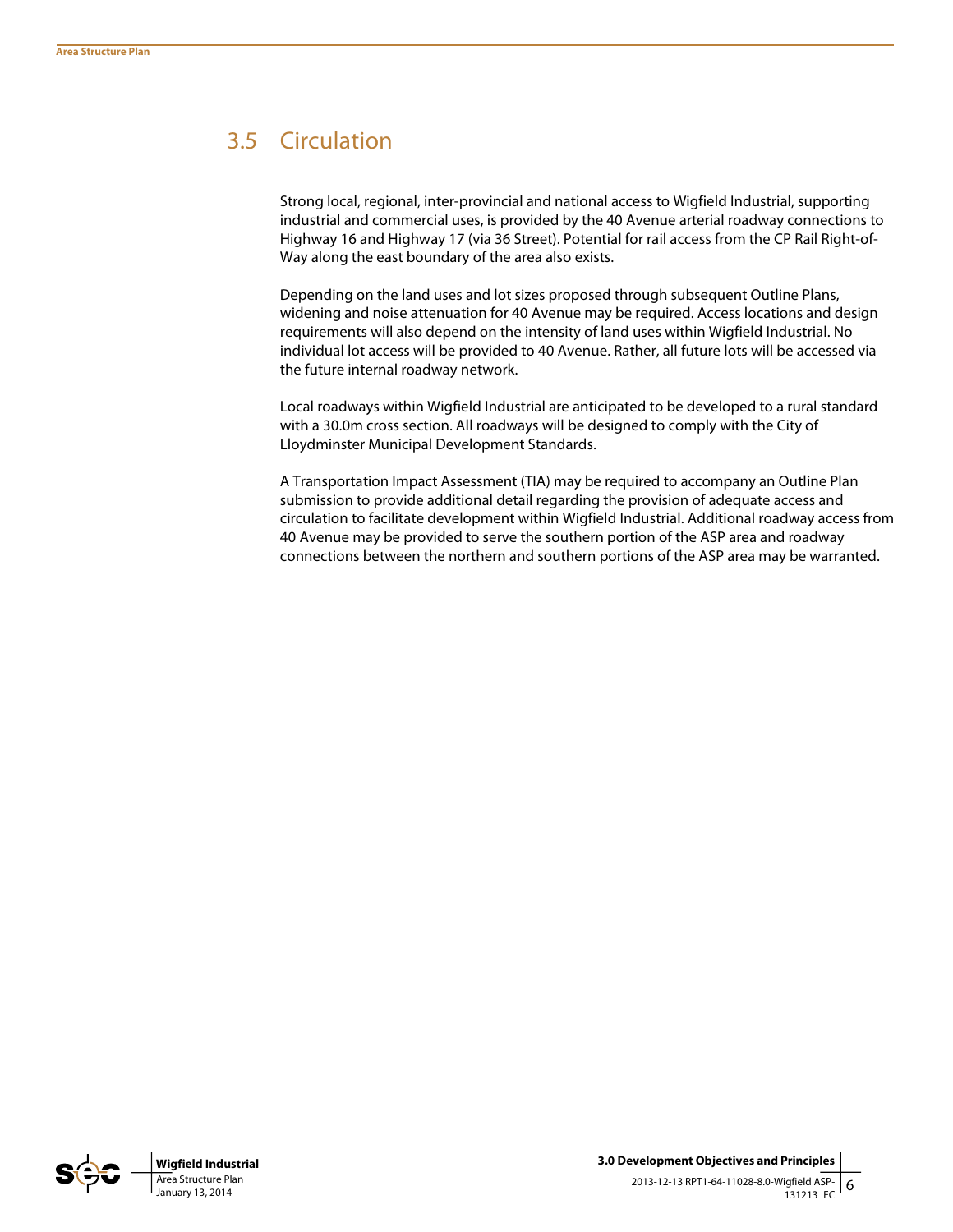# **4.0 Infrastructure, Servicing and Staging**

## 4.1 Municipal Services

Development within Wigfield Industrial can be immediately serviced through connections to existing services within the area. Future connections to adjacent areas will be required to complete the necessary looping of services to support full build-out in Wigfield Industrial (See Figure 3). All municipal services within the area will be designed in accordance with the City of Lloydminster Municipal Development Standards.

#### **4.1.1 Water Distribution**

An existing 300 mm water service traverses Wigfield Industrial east to west along 36 Street. This water service extends to the Husky Oil Upgrader to the east. An additional 300 mm water service extends north within Wigfield Industrial to a connection within the 41 Street Right-of-Way which services the developed portion of Wigfield Industrial to the north.

To service the northern portion of Wigfield Industrial a 300 mm water loop is proposed to connect the existing east-west and north-south water services.

To service the southern portion of Wigfield Industrial, 300 mm water looping is proposed to connect to the existing east-west water service (two connections will be required). A future water service connection from the Colonial Park area to the west will be required to provide sufficient looping to support full build out of this portion of the area.

Future water services will be located within future road Rights-of-Way.

### **4.1.2 Sanitary Sewer Collection**

An existing 750 mm sanitary service traverses Wigfield Industrial east to west along 36 Street. This sanitary service extends to the Husky Oil Upgrader to the east and will be upgraded to a 1,200 mm service in the future. An additional 750 mm sanitary service extends north within the area to a connection within the 41 Street Right-of-Way which services the developed portion of Wigfield Industrial to the north.

To service the northern portion of Wigfield Industrial a 750 mm sanitary loop is proposed to connect the existing east-west and north-south sanitary services.

To service the southern portion of Wigfield Industrial, a 750 mm sanitary loop is proposed to connect to the existing east-west water service.

Future sanitary services will be located within future road Rights-of-Way.

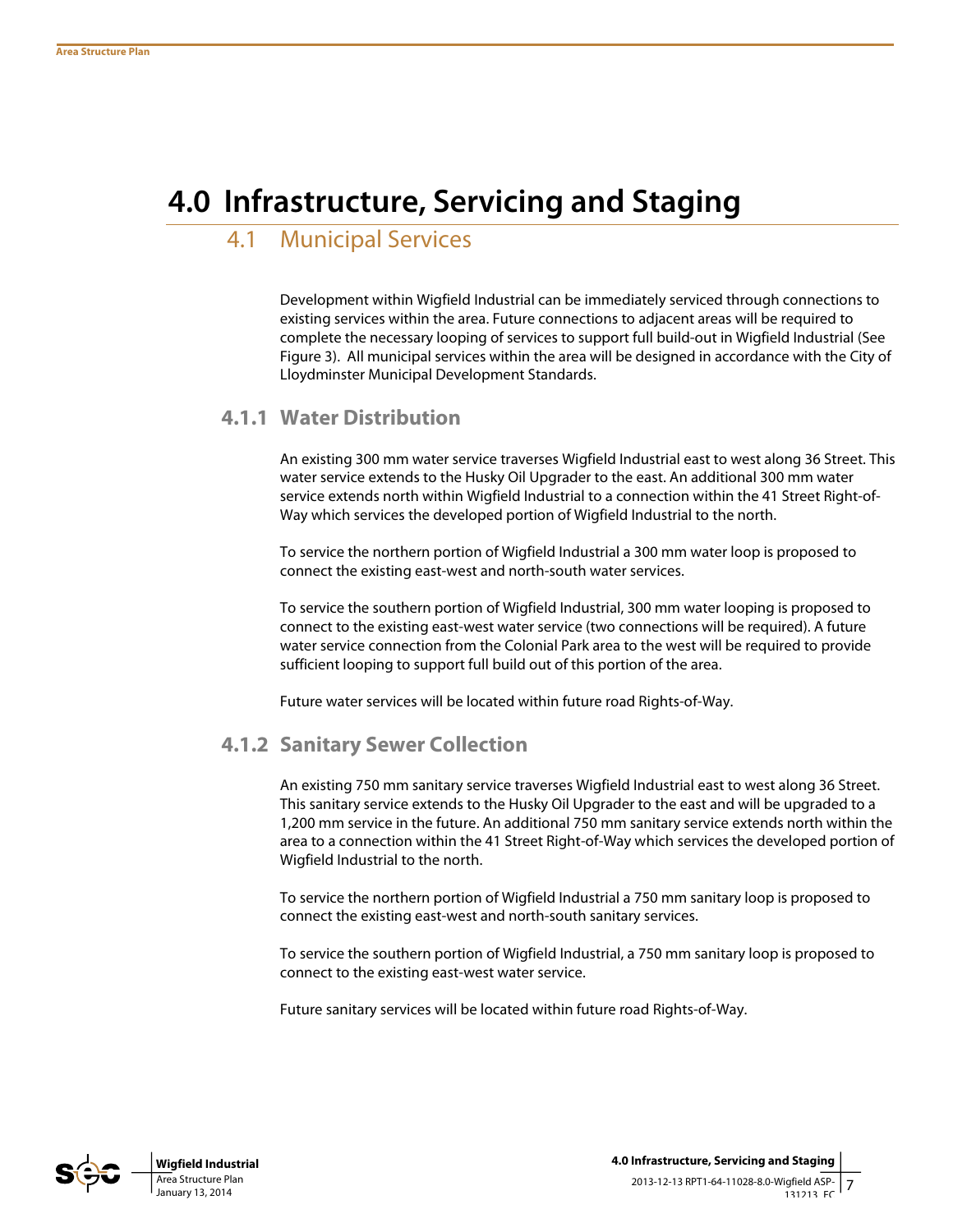### **4.1.3 Stormwater Management**

The northern portion of Wigfield Industrial will drain northward into a stormwater management facility located at the northeast corner of the area. This facility has been sized to accommodate drainage from the Colonial Park area and other development to the west, which enters the facility via the drainage swale along the western and northern boundaries of Wigfield Industrial. The southern portion of the area will drain southward into a stormwater management facility to be located at the southeast corner of Wigfield Industrial. This southern stormwater management facility would then drain by pipe back to the northern facility. The final size of these facilities will be established at the Outline Plan, subdivision and development stages based on more detailed development concepts and grading plans.

Stormwater will be directed to the planned facilities via surface drainage in ditches within the rural road Rights-of-Way. All storm drainage from Wigfield Industrial ultimately drains to Neale Lake via an outlet at the northeast corner of the area. Maintenance access for the northern stormwater management facility is provided along the northern boundary of the Wigfield Industrial, accessed from 41 Street / 37 Avenue.

## 4.2 Franchise Utilities

Franchise utilities (including gas, power and telephone service) will be extended into Wigfield Industrial from existing services to the west and north. Extension of these services will be established in detail at the development stage.

## 4.3 Staging

Staging of development in Wigfield Industrial will follow the logical and economic extension of roadways and services to the area as driven by market demand.

It is anticipated that Wigfield Industrial will be developed from north to south as services currently exist in proximity to the northern portion of the area. Two major stages are anticipated, with the first stage consisting of the area north of, and including, the extension of 36 Street and the second stage consisting of the southern lands (See Figure 4). These major stages may be developed in smaller sub-stages depending on demand.

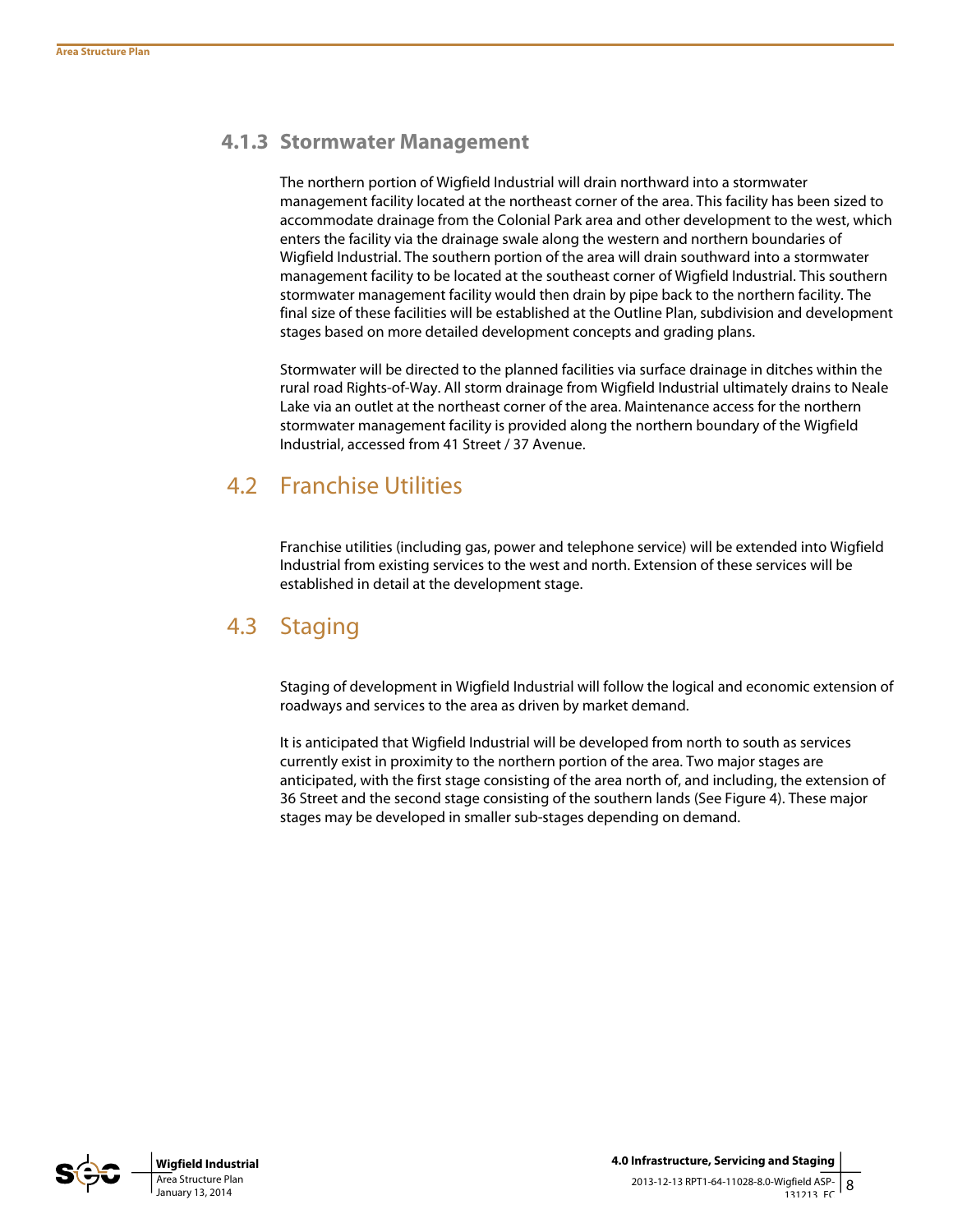# **5.0 Land Use Statistics**

#### **Table 1: Land Use Statistics**

| Land Use                                                                  | Ha     | % GDA  |
|---------------------------------------------------------------------------|--------|--------|
| <b>GROSS AREA</b>                                                         | 123.48 |        |
| 40 Avenue Road Widening                                                   | 0.58   |        |
| CP Rail Right-of-Way                                                      | 0.28   |        |
| <b>GROSS DEVELOPABLE AREA</b>                                             | 122.62 | 100.0% |
| Commercial                                                                | 7.31   | 6.0%   |
| Heavy Industrial                                                          | 7.00   | 5.7%   |
| Light Industrial                                                          | 78.06  | 63.7%  |
| Municipal Utility Parcel /<br>Stormwater Management Facility <sup>1</sup> | 17.34  | 14.1%  |
| Circulation                                                               | 12.91  | 10.5%  |
| Municipal Reserve (as cash-in-lieu <sup>2</sup> )                         | 6.13   | 5.0%   |

1 An additional Stormwater Management Facility may be required at the southeast corner of the ASP area, depending on the topography in the southern portion of the Wigfield Industrial. This will be determined at the Outline Plan stage.

2 Lands above the High Water Level within Stormwater Management Facilities will be credited as Municipal Reserve (MR). Final amounts of cash-in-lieu required for MR will be established at the subdivision stage.

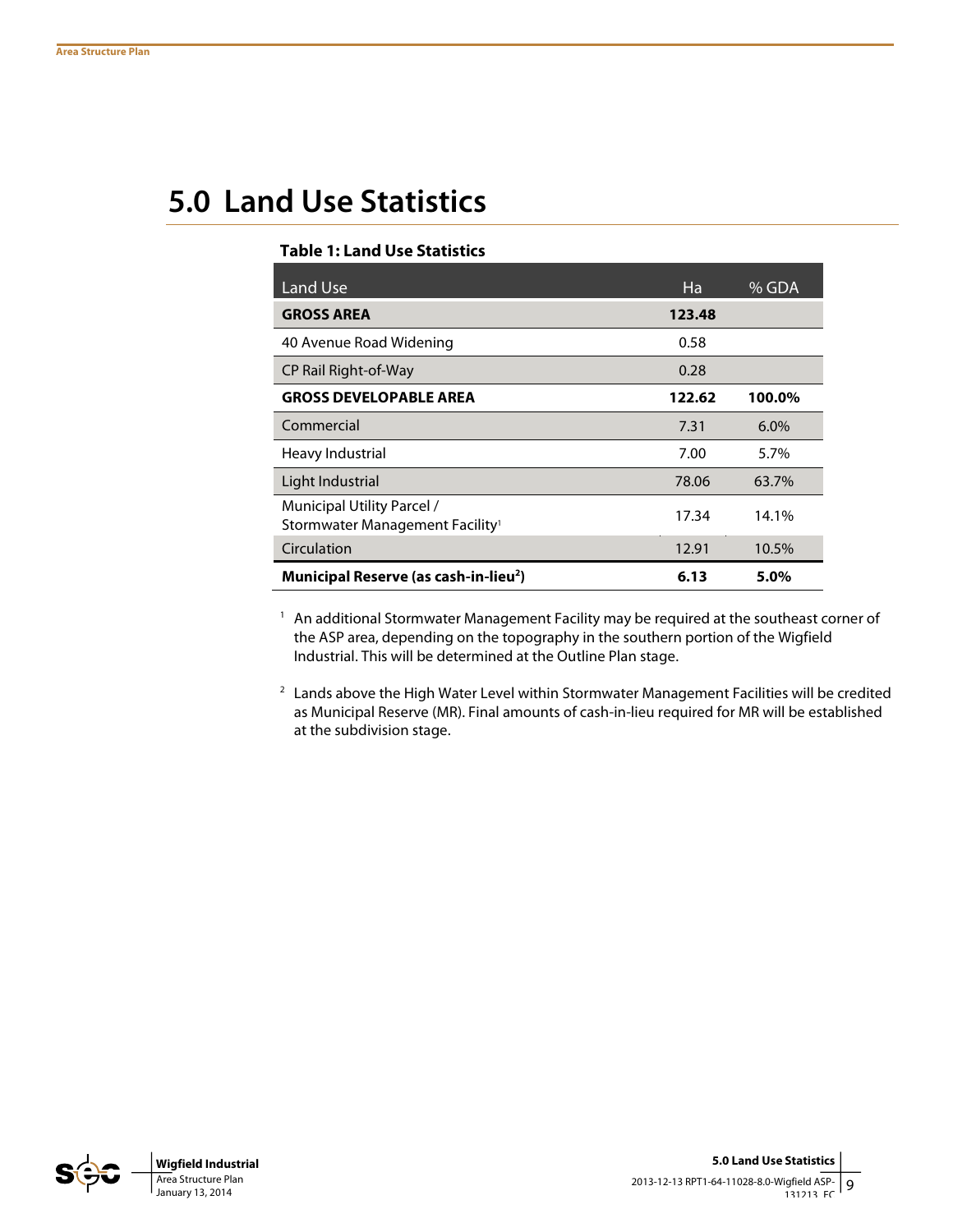## **APPENDIX A**

Area Structure Plan Figures

Figure 1: Location Figure 2: Land Use Concept Figure 3: Servicing Concept Figure 4: Staging Concept

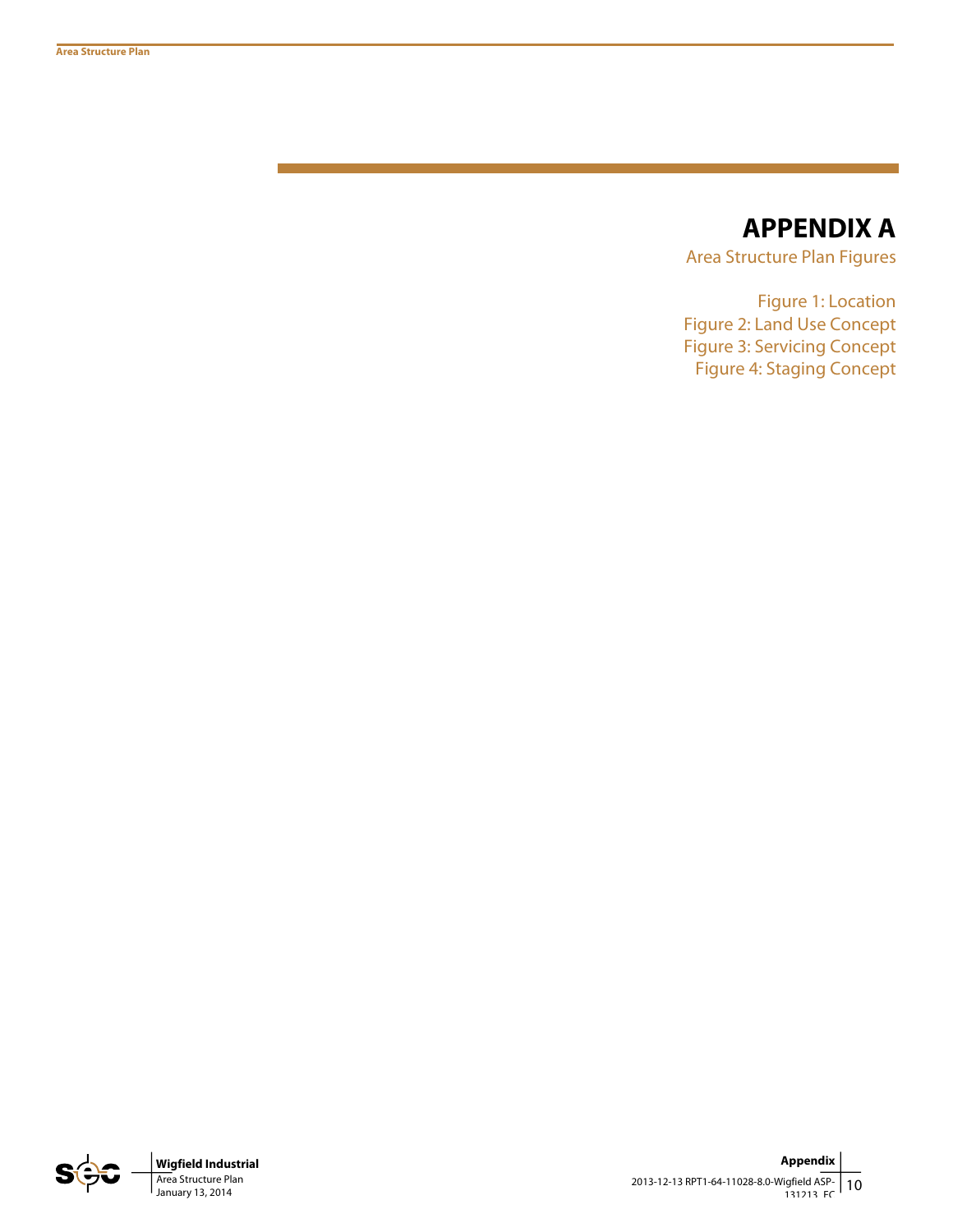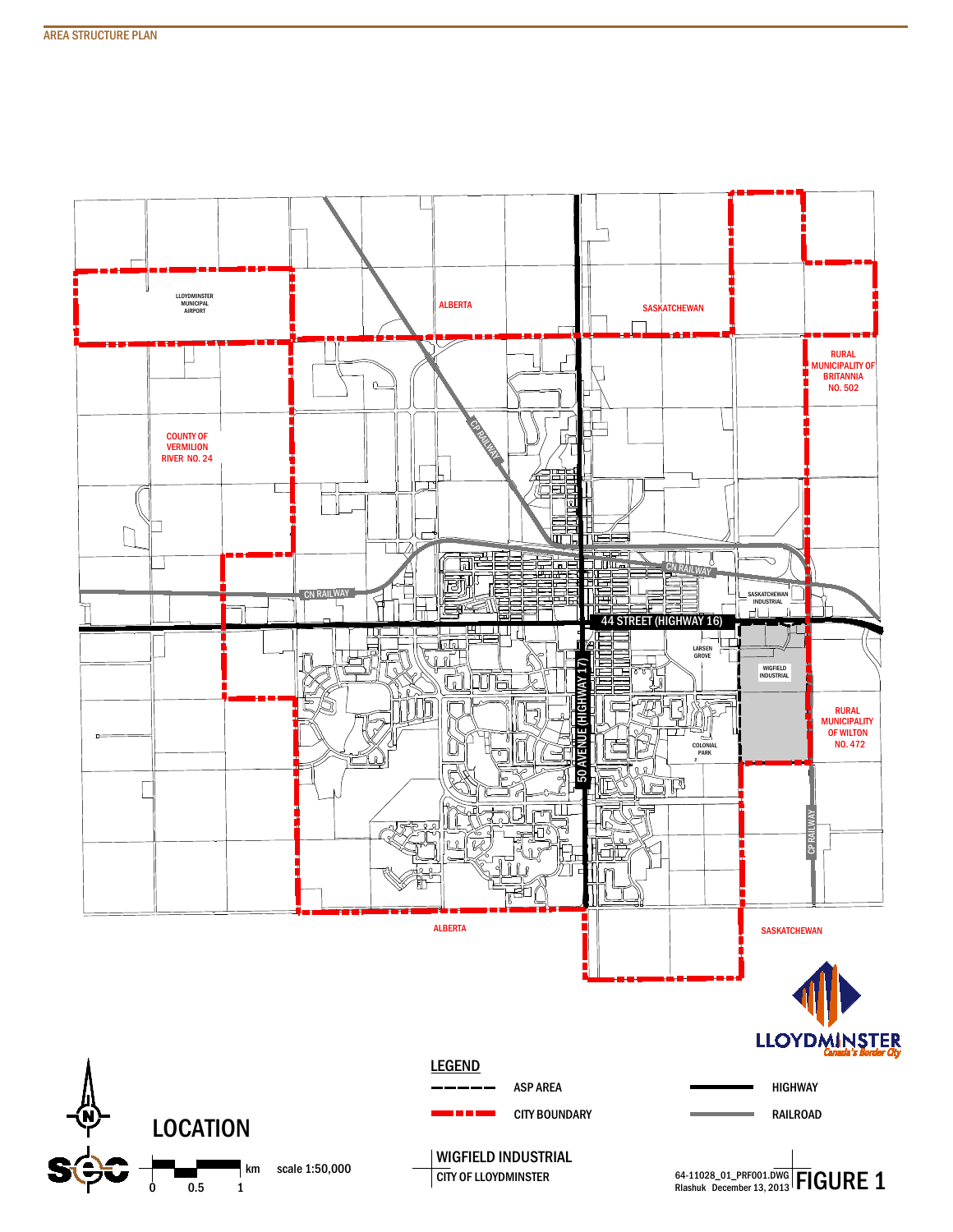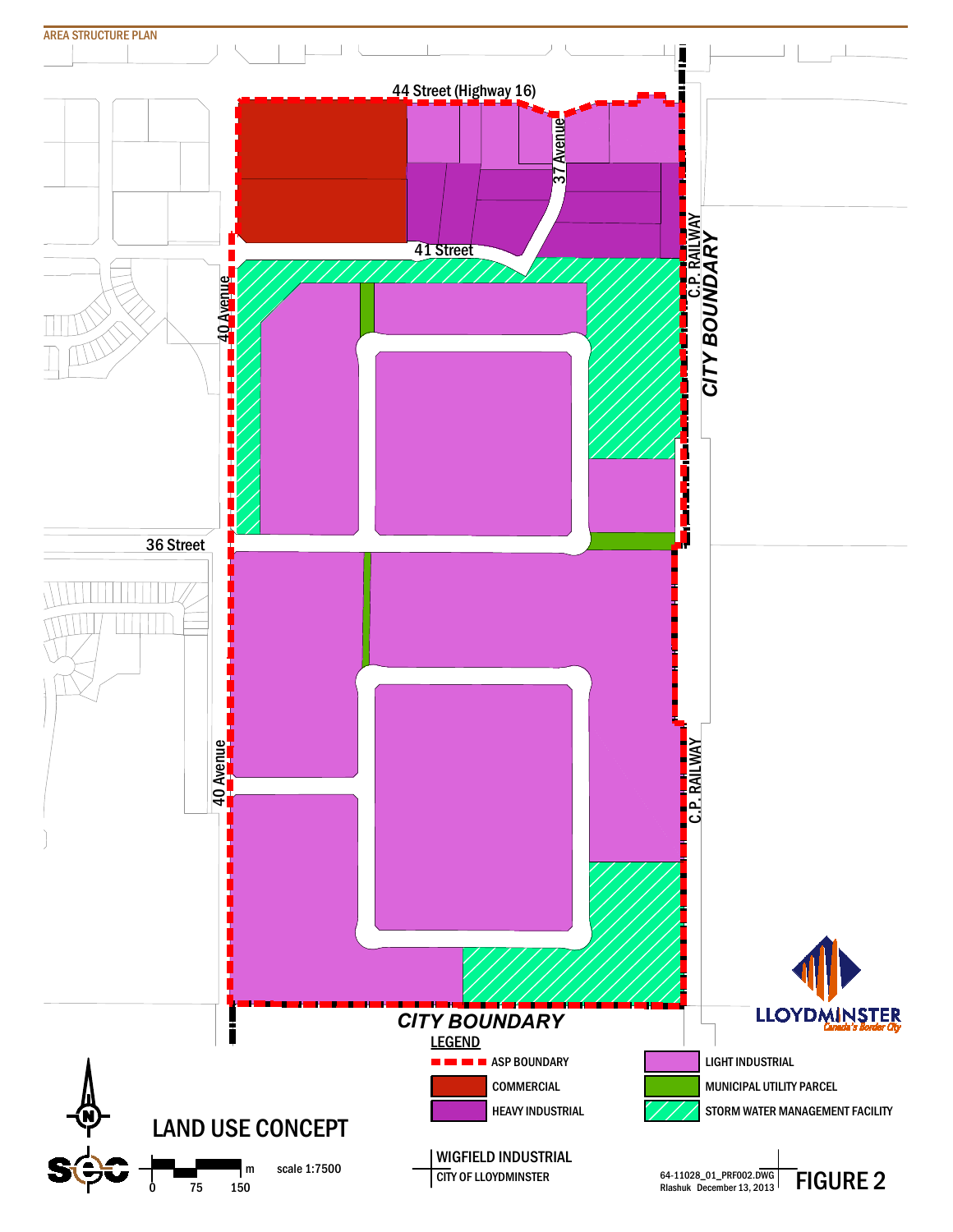